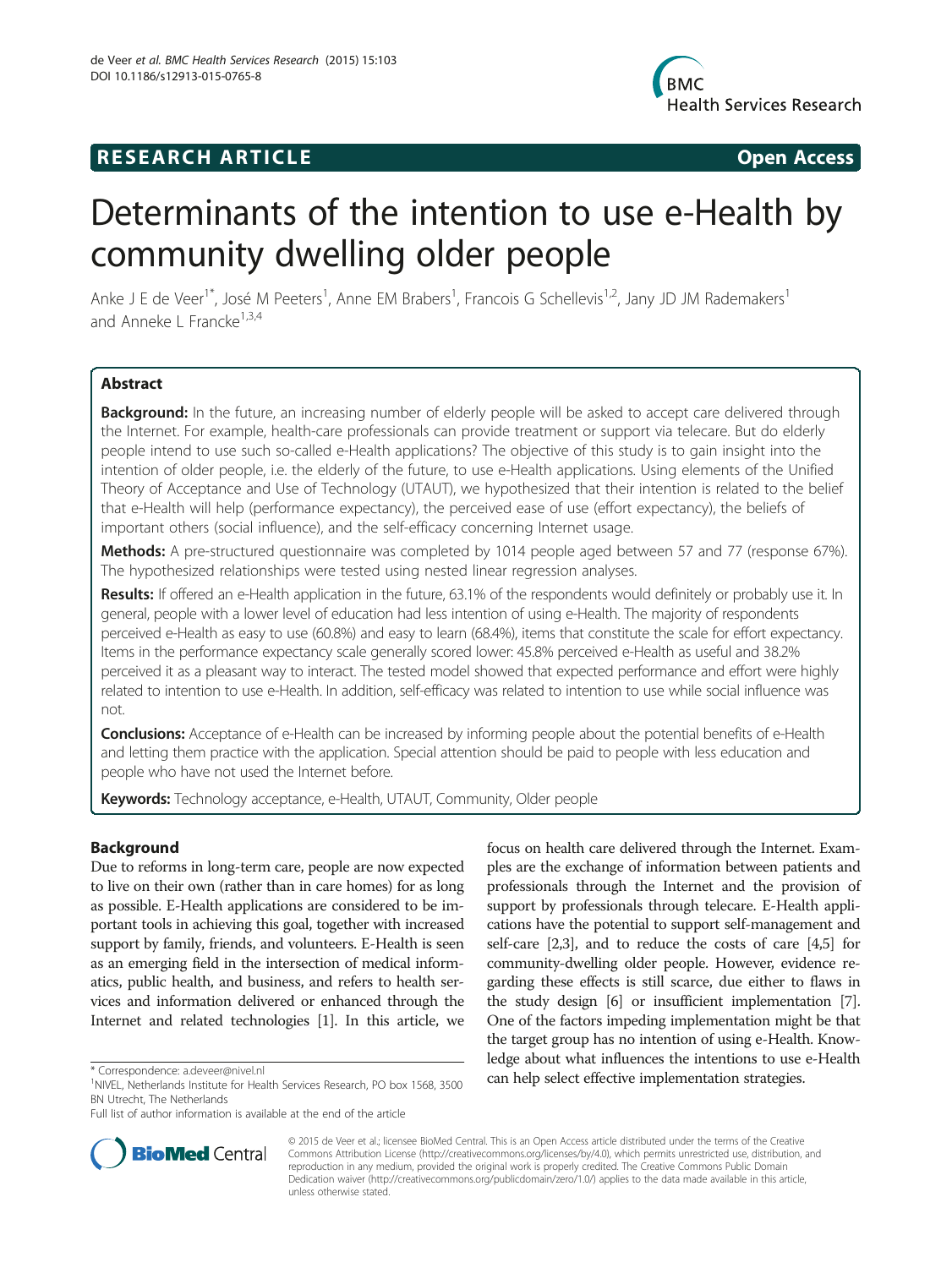The Netherlands is one of the European Union countries with the most highly developed digital infrastructure and highest proportion of households with Internet access [\[8](#page-7-0)]. The use of the Internet has expanded rapidly in the Netherlands. These days, 80% of 65–75 year olds have used the Internet at least once [[9\]](#page-7-0). Between 2005 and 2013, the percentage of 65–75 year olds who use the Internet daily increased from 15% to 55% [\[9](#page-7-0)]. So Internet access is not an important factor impeding the use e-Health, although familiarity might still play a role for some people.

There are only a few quantitative studies of the intention to use e-Health and/or acceptance of e-Health among community-dwelling older people. A systematic review of studies of the acceptance of technology for supporting aging at home identified sixteen studies, of which only three had a quantitative design [[10](#page-7-0)]. The authors concluded that acceptance of technology is influenced by six themes: concerns regarding technology (e.g. high costs, privacy implications, and usability factors), the expected benefits of technology (e.g. increased safety and perceived usefulness), the need for technology (e.g. perceived need and subjective health status), alternatives to technology (e.g. help from family or spouse), social influences (e.g. the influence of family, friends, and professional caregivers), and characteristics of the older people (e.g. the desire to grow old at home). Fourteen out of the sixteen studies did not use an existing framework or model to analyze technology acceptance. It was concluded that further research is needed to determine how the aforementioned factors are interrelated and how they relate to existing models of technology acceptance.

One of these models is the Unified Theory of Acceptance and Use of Technology (UTAUT), a model designed to explain the intention to use a technology. The UTAUT model is an extension of the Technology Acceptance Model (TAM), a widely recognized model to explain intention to use in numerous industries [\[11\]](#page-7-0). UTAUT, developed by Venkatesh et al. [\[12\]](#page-7-0), is based on the comparison of eight theories concerning determinants of acceptance. These theories included Fishbein and Ajzen's Theory of Reasoned Action, Rogers's Innovation Diffusion Theory, and Davis's Technology Acceptance Model. According to UTAUT, four main factors influence intention to use, whereby intention to use is defined as the degree to which a person has formulated conscious plans to perform or not perform some specified future behavior [\[12\]](#page-7-0). The factors are:

- 1. Performance expectancy. The degree to which an individual believes that using the system will help him or her (also referred to as "perceived usefulness" in TAM);
- 2. Effort expectancy. The degree of ease associated with the use of the system (also referred to as "ease of use" in TAM);
- 3. Social influence. The degree to which an individual perceives that important others believe he or she should use the new system;
- 4. Facilitating conditions. The degree to which an individual believes that an organizational and technical infrastructure exists to support use of the system. Internet efficacy has been identified as a facilitating factor predicting the use of e-Health [[13,14\]](#page-7-0).

UTAUT and TAM have mainly been tested in the context of health care and among health-care professionals [[11,14,15\]](#page-7-0) and patients [[13,](#page-7-0)[16\]](#page-8-0), while they have not been tested nearly as much among (healthy) older people. Our study explores the determinants of the intention to use e-Health among 'older people', that is people between 57 and 77 years old who will form the next generation of the elderly. Studies predicting acceptance of a fitness program and health information online among relatively healthy community-dwelling older people showed that performance and effort expectancy were relevant predictors of acceptance [\[17,18\]](#page-8-0). Acceptance of everyday technologies such as mobile phones and remote control devices should also include individual characteristics such as age, sex, and education [[19](#page-8-0)].

Although it is a health-care policy aim in the Netherlands and many other countries to increase the use of e-Health, knowledge about the intention to use e-Health within the population of community-dwelling older people is still scarce. Therefore, the research objectives of this study were (1) to identify (groups of ) community-dwelling older people who are open to the use of e-Health and (2) to explore the beliefs of community-dwelling older people related to their intention to use e-Health, by using the UTAUT model. Three research questions were formulated:

- 1. a. Do community-dwelling older people intend to use e-Health?
	- b. Are age, sex, and education related to intention to  $11S<sub>e</sub>$ ?
- 2. What do community-dwelling older people perceive to be the characteristics of e-Health?
- 3. To what extent is the intention to use e-Health related to performance expectancy, effort expectancy, social influence, and self-efficacy concerning Internet usage?

## Methods

## Study population

The study population for the present study consisted of a sample from the Dutch Health Care Consumer Panel run by NIVEL, Netherlands Institute for Health Services Research. This panel consisted at the time of this study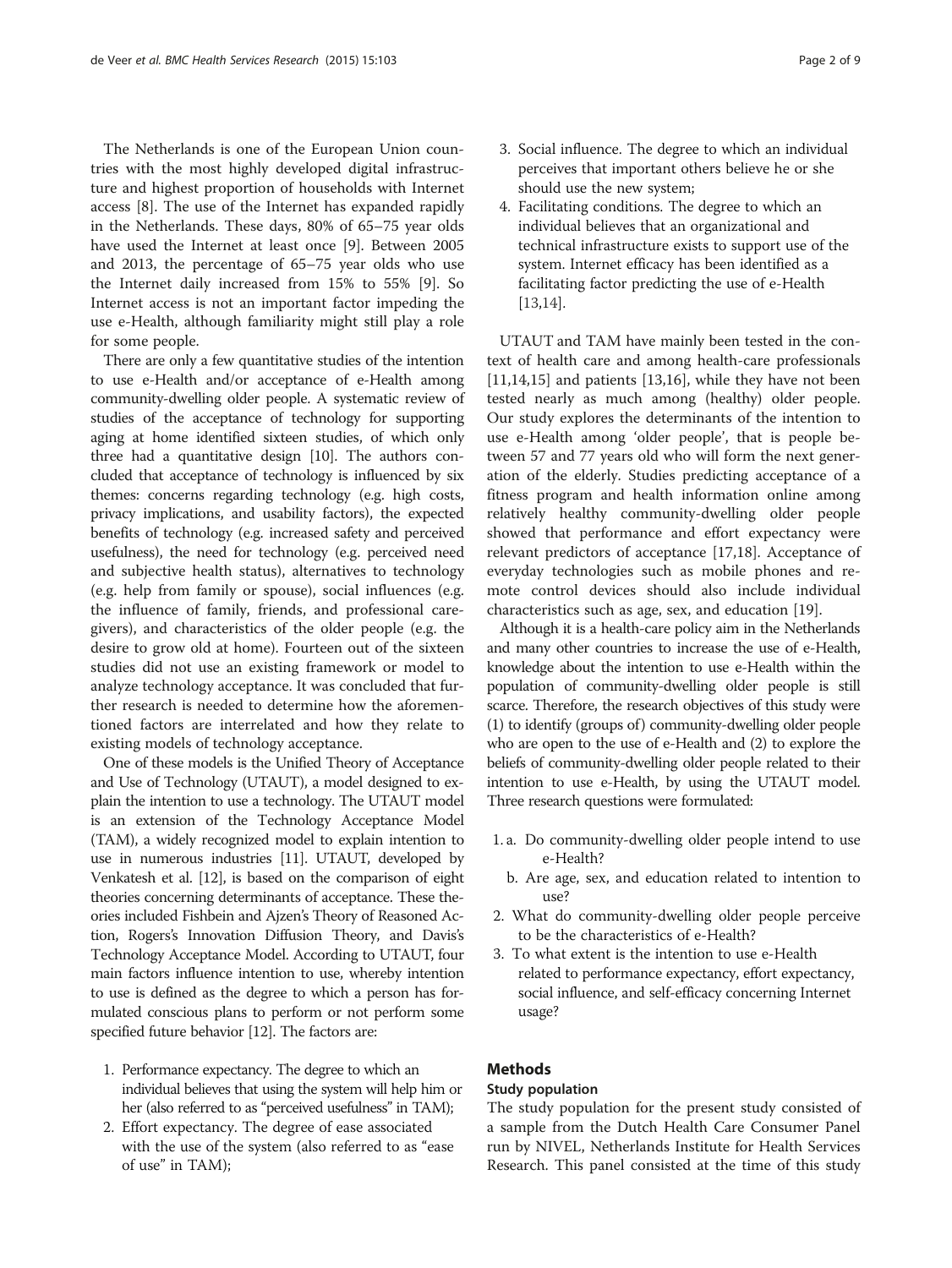(May, 2013) of about 6,000 people aged 18 and older [[20\]](#page-8-0). From the panel, samples can be drawn that are representative of the general Dutch population in terms of age and sex. In addition, it is possible to draw a sample that is based on a selection of background characteristics that we know from our panel members. It is not possible for consumers to sign up for the panel on their own initiative. The panel is refreshed on a regular basis to ensure that members do not develop specific knowledge of, or interest in, health-care issues, and that no questionnaire fatigue occurs. New members of the panel are sampled from the general population.

A stratified random sample was drawn of 750 persons aged between 57 and 66, and 750 persons aged between 67 and 77. The sample was stratified to ensure that we had enough people in the highest age categories in the response group. The 1500 persons received a questionnaire by post or by e-mail the Internet according to their previously stated preference.

#### Ethical statement

The database of the addresses is registered with the Dutch Data Protection Authority (no. 1262949, see [http://www.](http://www.cbpweb.nl) [cbpweb.nl](http://www.cbpweb.nl) for more information). In addition, the Consumer Panel has a privacy policy. All respondents received an information letter about the aim and goal of the study along with the survey questionnaire. The responses were stored and analysed anonymously, in accordance with the Dutch Personal Data Protection Act [\(www.privacy.nl/up](http://www.privacy.nl/uploads/guide_for_controller_ministry_justice.pdf)loads/guide for controller ministry justice.pdf). Formal ethical approval of this study was not required under the applicable Dutch legislation ([www.ccmo.nl/en/](http://www.ccmo.nl/en/)), since all respondents were competent individuals and this survey study did not involve any interventions or treatments.

#### **Questionnaire**

The questionnaire surveyed the respondents' wishes concerning future care and housing. Among other subjects, the questionnaire addressed e-Health issues. This part of the questionnaire had already been successfully used in previous research [\[21](#page-8-0)], in which the questions on performance and effort expectancy were derived from Venkatesh et al. [[12\]](#page-7-0).

The questions on e-Health issues started with a description of e-Health, followed by pre-structured, multiple-choice questions (see Additional file [1](#page-7-0)). E-Health was described as care through the Internet such as:

- Making an appointment with a health-care professional;
- Asking a health-care professional a question;
- Getting treatment or support via telecare from a health-care professional;

– Measuring your weight, blood pressure or blood sugar level, for example, at home and sending the measurement to your health-care professional.

The Internet can be used on all kind of devices, such as a computer, tablet or smartphone. Besides these Internet contacts, you would still have face-to-face contacts with the health-care professional.

Specific questions covered the following:

- Intention to use e-Health. Respondents were asked "Do you think you would use one of the abovementioned Internet applications in the future if you were offered the opportunity?" Possible answers were "yes, definitely" (score = 5), "yes, probably" (score = 4), "I don't know yet" (score = 3), "no, probably not"  $(score = 2)$ , "no, definitely not"  $(score = 1)$ .
- Performance expectancy. Respondents were asked to rate the following four statements: "Contacting healthcare professionals via the Internet (1) makes it easier to contact a health-care professional when I want, (2) enables me to live independently for longer, (3) works well, (4) is a pleasant way to interact". The possible answers were "strongly agree" (score = 5), "agree" (score = 4), "I don't know" (score = 3), "disagree" (score  $= 2$ ), "strongly disagree" (score  $= 1$ ). The score for performance expectancy was the average of the scores on the four items. Cronbach's alpha was .79.
- Effort expectancy. Three statements were used: "Contacting health-care professionals via the Internet (1) is easy to learn, (2) fits easily into my daily routine, (3) is easy to do." The categories were the same as that of performance expectancy. The score for effort expectancy was the average of the scores on the three items. Cronbach's alpha was .84.
- Social influence. The statement was "Contacting healthcare professionals via the Internet is something my family or friends would like to do". The same answer categories were given as for performance expectancy.
- Self-efficacy. Self-efficacy refers to the person's belief that he or she is able to successfully use the Internet. The question was: "How easy or difficult do you find it to use the Internet". The possible answers were "very difficult" (score = 1), "difficult" (score = 2), "neutral" (score = 3), "easy" (score = 4), "very easy" (score = 5), "I don 't know; I don't use the Internet". The final answer was used to construct the variable "Internet user". The score on this variable was "yes" (score = 1) if the respondent rated their self-efficacy and "no" (score  $= 0$ ) if the respondent gave the final answer "I don 't know; I don't use the Internet".

Age, sex, and education (low, medium, high) were included as background variables to explore which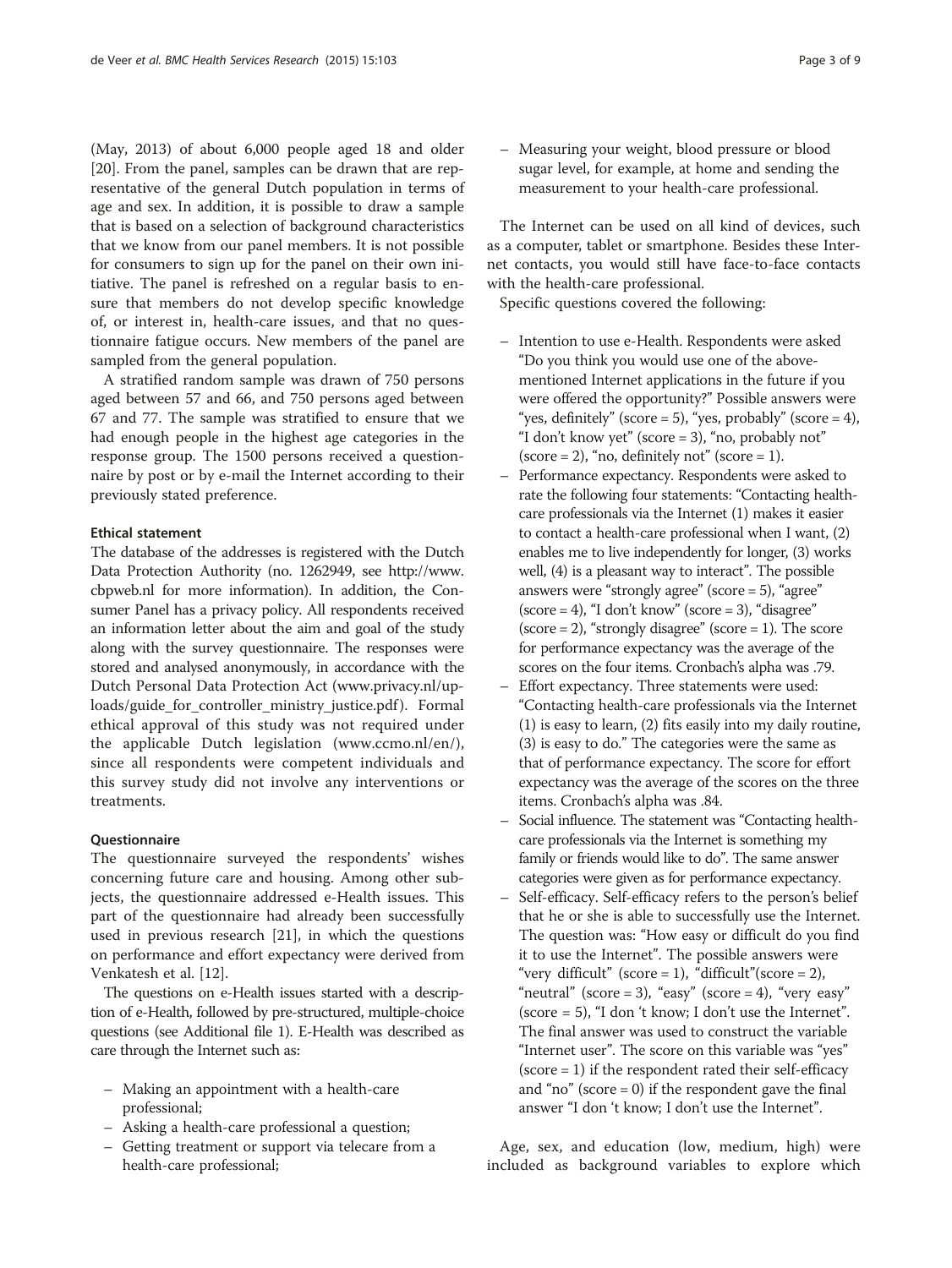sociodemographic groups intend to use e-Health applications and which are less inclined to do so.

## Statistical analyses

The first and second research questions were answered using descriptive statistics. Because we made use of a stratified sample with equal numbers of participants in the two age groups, we weighted the descriptive analysis for age and sex in such a way that the results reflected the distribution of age and sex within the population of Dutch 57 to 77 year olds (based on data from Statistics Netherlands). Subgroup analyses were performed to unravel the interactions between the respondents' background characteristics and their intention to use e-Health. In each subgroup, the relationship between one background characteristic and the intention to use e-Health was examined, keeping the combination of other background characteristics constant.

To analyze the relationship between the intention to use e-Health and the factors in the UTAUT model, we conducted a nested linear regression analysis, starting with the background variables (age, sex, and education) and then adding performance expectancy, effort expectancy, social influence, and self-efficacy blockwise to the model (Figure 1). People who had never used the Internet had difficulties answering the questions on performance expectancy, effort expectancy, social influence, and self-efficacy: 62.7%-76.7% answered "don't know". The respondents who did not have any experience with the Internet were therefore left out of the regression analyses that tested the model. All analyses were performed using STATA 13.0.

## Results

## Respondents

A total of 1014 respondents completed the questionnaire (response 66.7%; 496 women and 518 men). The response of the 67 to 77 year olds was higher  $(n = 542,$ 72.3%) than the response of the 57 to 66 year olds  $(n = 472, 62.9\%)$ . One fifth  $(21.3\%)$  of the respondents had a low level of education (none, primary school or prevocational education), 54.8% had a medium educational level (secondary or vocational education), 20.3% a high educational level (higher education or university), and 3.6% unknown.

Weighted for age and sex, 8.2% of the 57 to 77 year olds did not have any experience with the Internet. This group, referred to as "non-users", had different background characteristics and answering patterns compared with the group who used the Internet ( $p < .05$ ). The nonusers were older than the users (53.3% versus 25.3% were 72 to 77 years old). Also half of the non-users (50.6%) had a low educational level and only 5.6% were highly educated. Of the users, 18.9% had a low educational level and 22.7% were highly educated ( $p < .05$ ). No statistically significant relationship was found between Internet use and sex  $(p = .48)$ .

#### Intention to use e-Health

As shown in Table [1](#page-4-0), 63.1% of the community-dwelling older people intended to use e-Health if offered the opportunity. On the other hand, 15.9% thought they would refuse it. There were statistically significant bivariate relationships with age, sex, educational background, and status as an Internet user (Table [2\)](#page-4-0). Nearly seventy

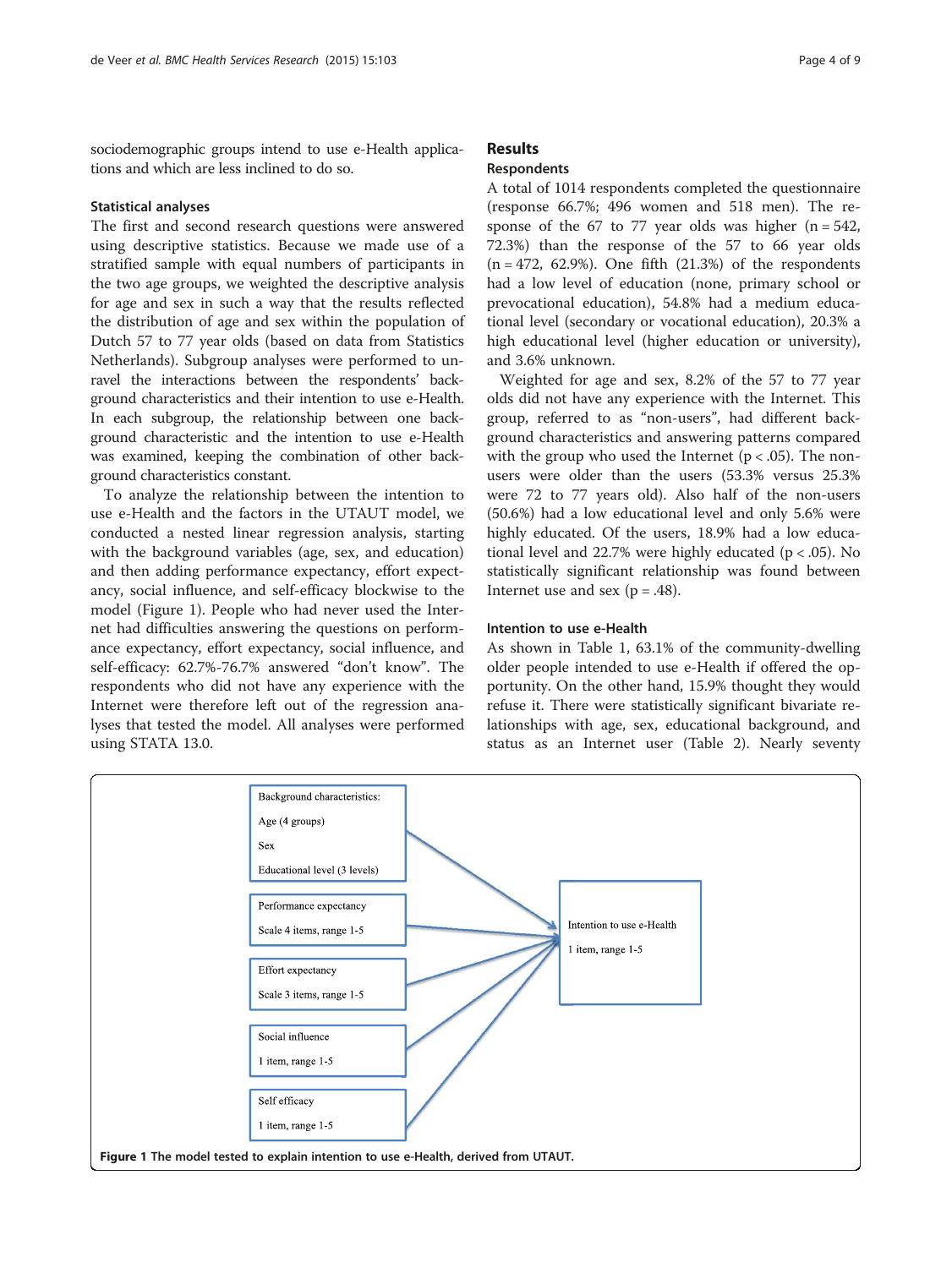<span id="page-4-0"></span>Table 1 Intention to use e-Health  $(N = 982)$ 

| Do you think you would use one of the above-mentioned<br>Internet applications in the future if you were offered the<br>opportunity | % (1) |
|-------------------------------------------------------------------------------------------------------------------------------------|-------|
| - Yes, definitely (value $= 5$ )                                                                                                    | 31.4  |
| - Yes, probably (value $=$ 4)                                                                                                       | 31.7  |
| - I don't know yet (value $=$ 3)                                                                                                    | 21.0  |
| - Probably not (value $= 2$ )                                                                                                       | 10.0  |
| - Definitely not (value $= 1$ )                                                                                                     | 59    |

(1)Percentages are weighted by age and sex.

percent of the 57–61 year olds (68.2%) and 62–66 year olds (69.9%) probably or definitely intended to use e-Health when offered, whereas half (52.2%) of 72–77 year olds intended to do so. Of the men, 70.7% probably or definitely intended to use e-Health, whereas 55.9% of the women intended to do so. Education had an effect too: 75.0% of respondents with a high level of education intended to use e-Health, whereas only 42.7% of those with a low level of education intended to do so. Nearly two-thirds of the non-Internet-users (64.7%) did not intend to use e-Health applications if asked to use them; 30.2% were determined not to use them and 34.5% said they probably would not use them.

Subgroup analyses showed relatively high percentages (that is between 33% and 40%) of people who probably or definitely intended not to use e-Health among the following groups: women aged between 57 and 61 with a low level of education and men aged between 62 and 77 with a low level of education.

#### Perceptions of e-Health

Table [3](#page-5-0) shows how older people perceived e-Health. In general, the aspects perceived in the most favorable light concerned the effort needed to use these applications. The majority (60.8-68.4%) thought it would be easy to use the applications, whereas 12.4-17.6% thought it would not.

The majority agreed with the statement that e-Health applications would make it easier to contact health-care professionals and to live independently for longer. However only a minority agreed that these applications work well (45.8%) and are a pleasant way to interact (38.2%). A considerable proportion (37.1%) disagreed that e-Health applications offer a pleasant way to interact.

Self-efficacy varied: 48.6% found the Internet easy or very easy and 15.2% found the Internet difficult or very difficult.

## Determinants of intention to use

Correlations (not in table) between intention to use, performance expectancy, effort expectancy, social influence, and self-efficacy were moderately strong (all Pearson r values between .36 and .69,  $p < .001$ ), except for the correlations of social influence with intention to use  $(r = .25, p < .001)$  and with self-efficacy  $(r = .17, p < .001)$ . Self-efficacy was related most strongly to effort expectancy  $(r = .62)$ . In the first regression analysis (Table [4\)](#page-5-0), the background characteristics only explained 6% of the variation in the intention to use e-Health. The standardized regression coefficients (Betas) for sex and education changed when the other variables were added, finally losing statistical significance in the full regression model.

Table 2 Intention to use e-Health and bivariate relationships with background characteristics

| Background<br>characteristics | Yes, definitely<br>%(1) | Yes, probably<br>$\%$ | Don't know<br>$\%$ | Probably not<br>% | Definitely not<br>% | Chi <sub>2</sub> | p-value  |
|-------------------------------|-------------------------|-----------------------|--------------------|-------------------|---------------------|------------------|----------|
| Age                           |                         |                       |                    |                   |                     |                  |          |
| $-57-61$                      | 39.6                    | 28.6                  | 17.9               | 7.9               | 6.0                 | 38.35            | P < .001 |
| $-62-66$                      | 33.1                    | 36.8                  | 18.6               | 7.3               | 4.2                 |                  |          |
| $-67-71$                      | 25.9                    | 30.2                  | 26.5               | 12.9              | 4.4                 |                  |          |
| $-72-77$                      | 23.5                    | 28.7                  | 23.6               | 14.3              | 9.9                 |                  |          |
| Sex                           |                         |                       |                    |                   |                     |                  |          |
| - Male                        | 36.4                    | 34.3                  | 14.9               | 8.9               | 5.5                 | 23.28            | p < .001 |
| - Female                      | 26.7                    | 29.2                  | 26.8               | 11.0              | 6.3                 |                  |          |
| Educational level             |                         |                       |                    |                   |                     |                  |          |
| - Low                         | 20.3                    | 22.4                  | 27.7               | 16.2              | 13.4                | 63.7             | P < .001 |
| - Medium                      | 30.1                    | 34.8                  | 21.6               | 8.6               | 4.8                 |                  |          |
| - High                        | 44.5                    | 30.5                  | 14.4               | 7.9               | 2.7                 |                  |          |
| Internet user                 |                         |                       |                    |                   |                     |                  |          |
| - Yes                         | 33.5                    | 34.0                  | 20.9               | 7.9               | 3.7                 | 197.0            | P < .001 |
| $-$ No                        | 6.2                     | 6.5                   | 22.6               | 34.5              | 30.2                |                  |          |

(1)Percentages are weighted by age and sex.

Due to rounding, percentages do not always add up to 100.0%.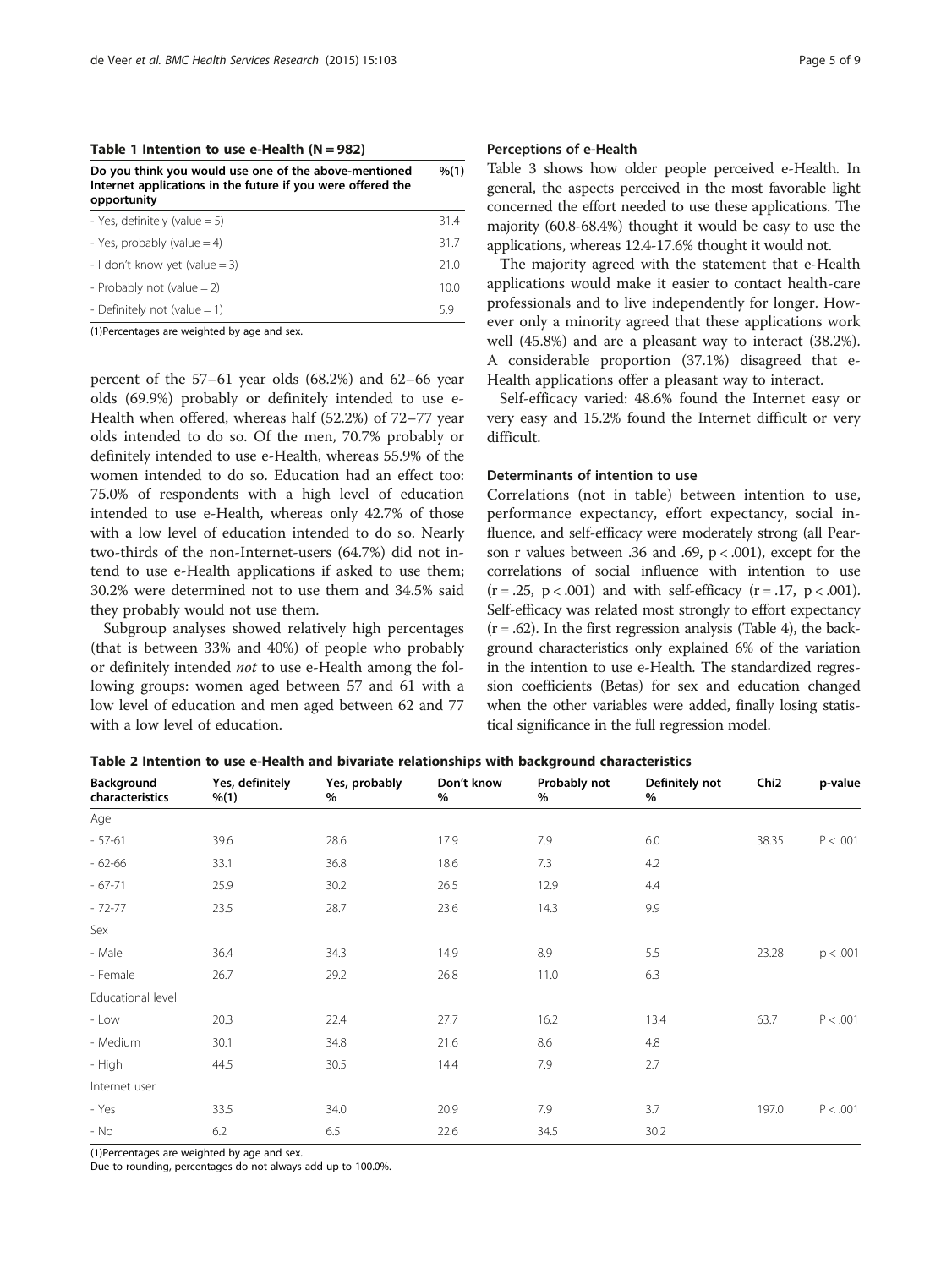| Contacting health-care professionals via the Internet               | (Strongly) disagree<br>$\%$ | Don't know<br>% | (Strongly) agree<br>% |  |
|---------------------------------------------------------------------|-----------------------------|-----------------|-----------------------|--|
| Performance expectancy                                              |                             |                 |                       |  |
| - Makes it easier to contact a health-care professional when I want | 12.2                        | 19.6            | 68.2                  |  |
| - Enables me to live independently for longer                       | 12.8                        | 29.8            | 57.4                  |  |
| - Works well                                                        | 15.9                        | 38.3            | 45.8                  |  |
| - Is a pleasant way to interact with health-care professionals      | 37.1                        | 24.7            | 38.2                  |  |
| Effort expectancy                                                   |                             |                 |                       |  |
| - Is easy to learn                                                  | 15.5                        | 16.2            | 68.4                  |  |
| - Fits easily into my daily routine                                 | 12.4                        | 23.1            | 64.5                  |  |
| - Is easy to do                                                     | 17.6                        | 21.6            | 60.8                  |  |
| Social influence                                                    |                             |                 |                       |  |
| - Is something my family or friends would like to do                | 11.4                        | 43.0            | 45.5                  |  |
| Self-efficacy                                                       | (Very) difficult            | Neutral         | (Very) easy           |  |
| - How easy or difficult do you find is it to use the Internet?(2)   | 15.2                        | 36.2            | 48.6                  |  |

## <span id="page-5-0"></span>Table 3 Perceptions of older people concerning the use of e-Health applications(1)

(1)Weighted by age and sex.

(2)Only answered by respondents who use or have used the Internet.

Due to rounding percentages do not always add up to 100.0%.

## Table 4 Nested regression analysis to explain intention to use e-Health (n = 834)

|                             | <b>Block 1</b> | <b>Block 2</b> | Block 3     | Block 4     | <b>Final model</b> |
|-----------------------------|----------------|----------------|-------------|-------------|--------------------|
| $R^2$                       | .06            | .32            | .40         | .40         | .41                |
| Change in $R^2$             |                | .26            | .08         | .00.        | .01                |
| Sign of $R^2$ change        | < .001         | < .001         | < .001      | .463        | .001               |
| Independent variables added | <b>Beta</b>    | <b>Beta</b>    | <b>Beta</b> | <b>Beta</b> | <b>Beta</b>        |
| Age                         |                |                |             |             |                    |
| $-57-61$ (ref)              |                |                |             |             |                    |
| $-62-66$                    |                |                |             |             |                    |
| $-67-71$                    |                |                |             |             |                    |
| $-72-77$                    |                | $-06*$         |             |             |                    |
| Sex                         |                |                |             |             |                    |
| - Male (ref)                |                |                |             |             |                    |
| - Female                    | $-14***$       | $-06**$        | $-05*$      | $-05*$      |                    |
| Educational level           |                |                |             |             |                    |
| - High (ref)                |                |                |             |             |                    |
| - Medium                    |                | $-08**$        |             |             |                    |
| $-LOW$                      | $-.20***$      | $-16***$       | $-06*$      | $-0.06*$    |                    |
| Performance expectancy      |                | $.52***$       | $.24***$    | $.24***$    | $.24***$           |
| Effort expectancy           |                |                | $.42***$    | $.42***$    | $.35***$           |
| Social influence            |                |                |             |             |                    |
| Self-efficacy               |                |                |             |             | $.01***$           |

Dependent variable "intention to use e-Health" (1–5). Betas with a p value  $>$  = .10 are omitted.

 $*$ p value < .10.

 $**$ p value < .05.

\*\*\*p value  $< .001$ .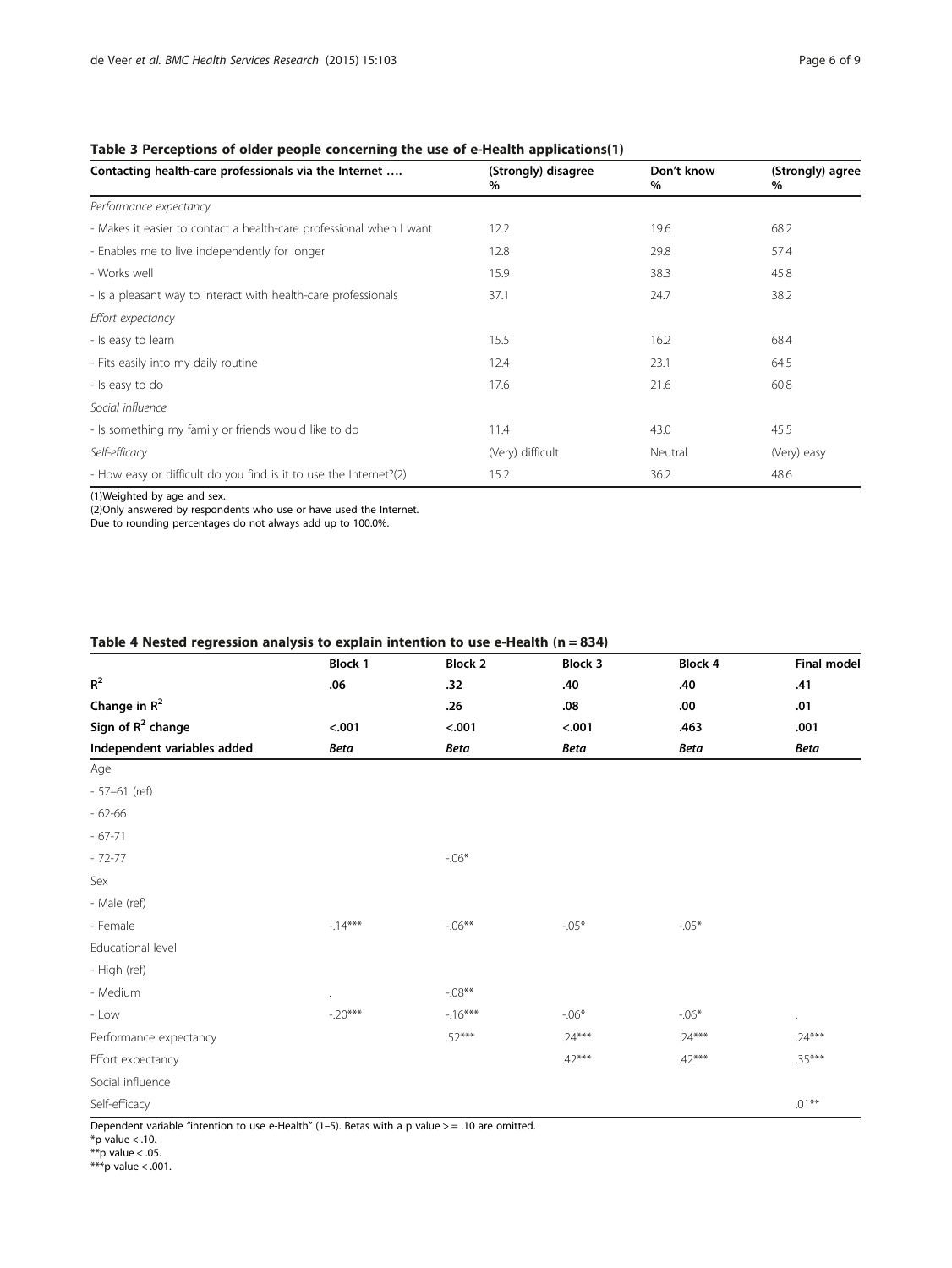Every block in the regression analysis adding an explanatory variable showed a statistically significant increase in explained variance for performance expectancy, effort expectance, and self-efficacy, although the increase of 1% after adding Internet experience (ease of use) was only marginal. Social influence, though correlated with intention to use (Pearson  $r = .25$ ,  $p < .001$ ) in the bivariate analysis, did not have any additional explanatory power in the regression.

Hence, the intention to use e-Health applications was mainly explained by performance expectancy, effort expectancy, and self-efficacy. No effect for social environment was found.

## Discussion

In general, community-dwelling older people are openminded towards e-Health. If offered an e-Health application, around two-thirds (63%) definitely or probably intend to use it. People with a lower level of education were less likely to intend using e-Health. Also, generally women and respondents in the older age categories showed less intention to use e-Health, but further subgroup analyses showed that a low level of education was the most important impeding factor. We also found that communitydwelling older people were most positive about the effort (or lack of effort) involved in using e-Health. More doubts existed about the benefits of e-Health applications. Only a minority expected that such applications would be useful and that e-Health would provide a pleasant way to interact with care professionals.

In addition, we found that people who strongly believed that using e-Health would help them (performance expectancy) and that e-Health would be easy to use (effort expectancy), were more inclined to use Internet applications in the future. On the other hand, people who did not believe in the possible advantages of e-Health or believed that it would be difficult to use were less inclined to use e-Health. In addition, the belief in one's own Internet skills (self-efficacy) was related to intention to use whereas social influence was not. Other studies also found that performance expectancy is the most important determinant of intention to use [[22](#page-8-0)].

## People who do not use the Internet or believe use will be difficult

Nearly a quarter of the older people had either never used the Internet (8%) or believed that the Internet is difficult to use (15%). People who believed that using the Internet was difficult were found to be less inclined to use e-Health applications in the future. We also found that they were less convinced of the benefits of e-Health and that they expected more difficulties with using e-Health applications. This group requires special attention to improve their readiness to use e-Health. They

need easy-to-use applications and extra guidance on how to use the applications. While communication can influence performance expectancy, experience is needed to change the belief that it is easy to use. Experimental research showed that a brief use of an e-Health application can decrease the expected effort [[23](#page-8-0),[24](#page-8-0)]. So it is expected that offering older people an opportunity to get acquainted with an e-Health application will increase their intention to use e-Health in future. On the other hand the results show that a significant group among older people will probably not be able or willing to use e-Health and will need supplementary support.

In the long run there will be new generations of elderly people who have grown up with the Internet. If people begin using alternative forms of health-care delivery earlier in life, they may be more likely to continue being users when they develop one or more chronic illnesses later on in life. Longitudinal research will elucidate whether healthy people who have already used the Internet for their care, for instance to communicate with their GP, are more likely to use e-Health when they need more care.

#### The role of social influence

Although significant others such as family and friends are found to influence the intention to use e-Health [\[10\]](#page-7-0), we found no additional value in explaining the intention to use e-Health after the beliefs about the utility (performance expectancy) and ease of use (effort expectancy) had been taken into account. This might be due to the way we operationalized social influence. We asked what significant others would do and not what these significant others wanted the respondent to do. Venkatesh et al. [\[12\]](#page-7-0) stated that social influence only plays a role in a mandatory context. We hypothesize that as people become increasingly dependent on health-care services, they will also become more open to the influence of others.

#### Strengths and limitations

A strength of this study is that a large, nationally representative sample of community-dwelling older people was used. A limitation is that people with a low level of education are underrepresented in the panel and therefore in this study. The same is true for people with very low functional health literacy, who are less willing to participate in a panel that uses written questionnaires and are found to be less likely to seek and use health information [[25](#page-8-0)]. The estimated intention to use internet applications among older people will therefore be too optimistic.

Another limitation is the broad range of existing e-Health services, which are also still rapidly evolving. E-Health services mean different things to different people and services will often be different to what people expected of them once they are implemented.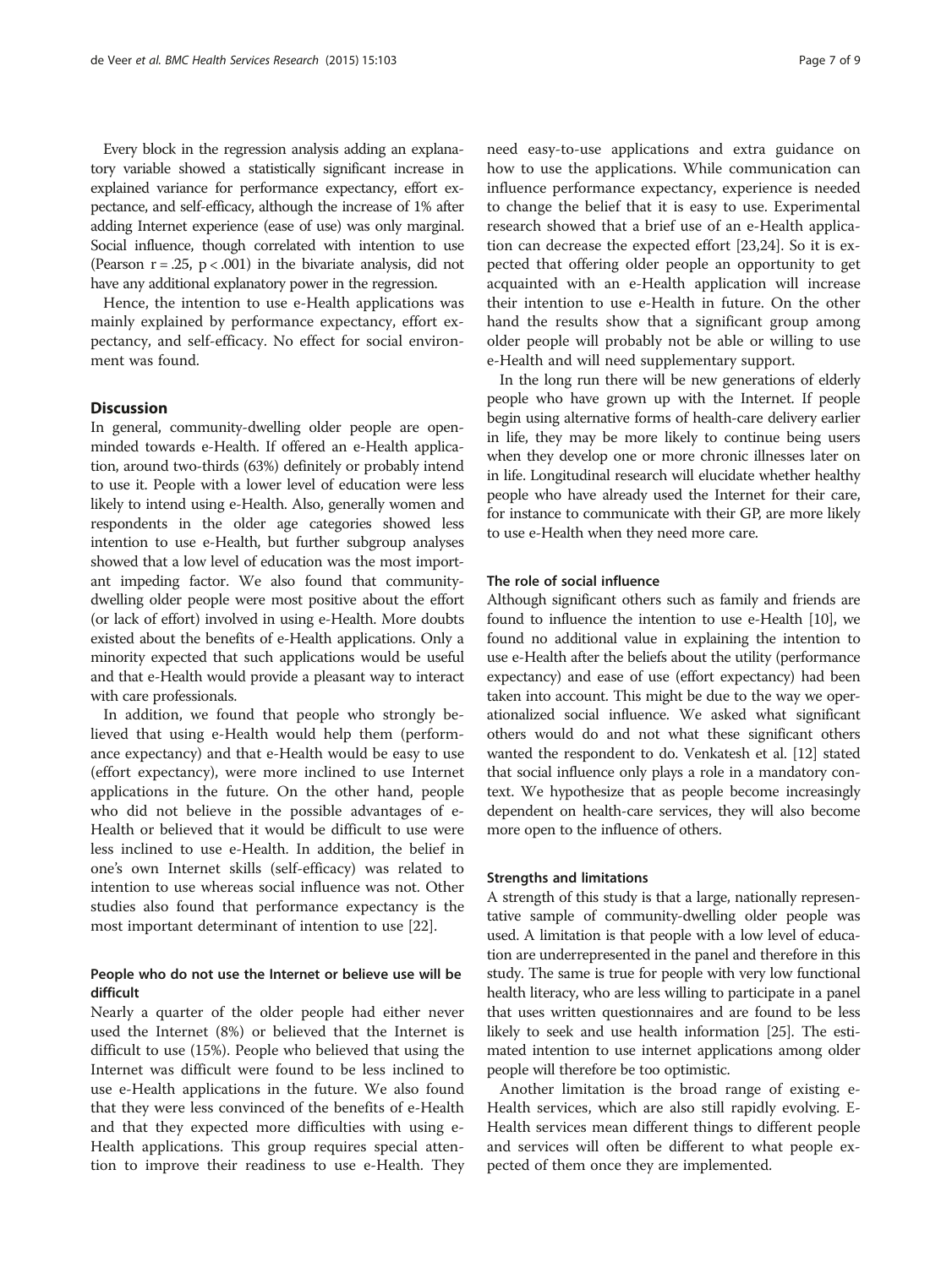#### <span id="page-7-0"></span>Theoretical and practical implications

Further research is needed on facilitating and impeding factors that supplement the UTAUT concepts. Venkatesh et al. proposed an extension of UTAUT for studying acceptance in consumers and added three constructs to UTAUT: hedonistic motivation (the pleasure derived from using the technology), price value (the costs and quality), and the habit of already using the technology [[26\]](#page-8-0). There is also empirical evidence for other facilitating conditions that play a role in older people's adoption of e-Health, such as the costs of Internet applications [10[,27,28](#page-8-0)], technical support [[27\]](#page-8-0), and health status or health-care needs [10,[29,30\]](#page-8-0), and the relationship with the health professional [\[28,31,32](#page-8-0)].

This study has practical implications in particular for policy makers and care professionals who strive for more technology within health care for community-dwelling older people. Special attention should be paid to people who do not have any experience with the Internet and those who show less intention of using e-Health applications. They need very easy-to-use applications, to be used preferably on devices that they are already accustomed to. It is important that a new application functions well and has no bugs. However obvious, this is often not the case. Research showed that malfunctioning is one of the most frequently occurring barriers when introducing new technologies [\[33](#page-8-0)]. Individualized information and consultation, and opportunities to try applications out may boost acceptance and use. Our research also underlines the importance of motivating community-dwelling older people by showing the potential beneficial effects of e-Health applications. Nursing staff can play a role, but they must themselves be convinced of the potential benefits for the patient. It has been found that when nursing staff thought the patient would benefit from the new technology, the nursing staff themselves were more willing to actually use it. The opposite was also found: when the anticipated benefits for the patient were thought to be low or unclear, this impeded the introduction [[33\]](#page-8-0). So when introducing new e-Health applications, professionals must also believe in the benefits of a new technology.

## Conclusions

Older people generally are open minded towards e-Health. However, not all of them will easily use it. Nearly a quarter of the older people will encounter difficulties with e-Health, either because the never used Internet before or believe that Internet is difficult to use. Special attention should be paid to women, people with less education, and people without Internet experience. Acceptance of e-Health can be increased by informing people about the potential benefits of e-Health and letting them practice with the application.

## Additional file

[Additional file 1:](http://www.biomedcentral.com/content/supplementary/s12913-015-0765-8-s1.docx) Questionnaire. Housing and care now and in the future. Part F: Care through the Internet.

#### Competing interests

The authors declare that they have no competing interests.

#### Authors' contributions

AdV was the principal investigator and responsible for study concept and design, analysis, interpretation of data, and preparation of the manuscript. JP, AB and AdV constructed the questionnaire. AB was responsible for the data collection. FG, JR and AF supervised the whole study process. AdV drafted the manuscript and the other authors provided comments on the manuscript. All authors have read and approved the final manuscript.

#### Acknowledgements

There was no sponsor involved in this research.

#### Author details

<sup>1</sup>NIVEL, Netherlands Institute for Health Services Research, PO box 1568, 3500 BN Utrecht, The Netherlands. <sup>2</sup>Department of General Practice and Elderly Care Medicine/EMGO Institute for Health and Care Research, VU University Medical Center, Amsterdam, The Netherlands. <sup>3</sup>Department of Public and Occupational Health, EMGO Institute for Health and Care Research, VU University Medical Center, Amsterdam, The Netherlands. <sup>4</sup>Expertise Center for Palliative Care Amsterdam, VU University Medical Center, Amsterdam, The **Netherlands** 

#### Received: 19 September 2014 Accepted: 27 February 2015 Published online: 15 March 2015

#### References

- 1. Eysenbach G. What is e-health? JMIR. 2001;3(2):e20-e.
- 2. Paré G, Jaana M, Sicotte C. Systematic review of home telemonitoring for chronic diseases: the evidence base. J Am Med Inform Assoc. 2007;14 (3):269–77.
- 3. Marziali E. eHealth program for patients with chronic disease. Telemed J E Health. 2009;15(2):176–81.
- 4. Jaana M, Paré G. Home telemonitoring of patients with diabetes: a systematic assessment of observed effects. J Eval Clin Pract. 2007;13:242253.
- 5. LaFramboise LM, Woster J, Yager A, Yates BC. A technological life buoy: patient perceptions of the Health Buddy. J Cardiovasc Nurs. 2009;24 (3):216224.
- 6. Peeters JM, Wiegers TA, Friele RD. How technology in care at home affects patient self-care and self-management: a scoping review. Int J Environ Res Public Health. 2013;10(11):5541–64.
- 7. Hage E, Roo JP, Van Offenbeek MAG, Boonstra A. Implementation factors and their effects on e-Health servive adoption in rural communities: a systematic literature review. BMC Health Serv Res. 2013;13:19.
- 8. Eurostat. Eurostat Regional Yearbook 2013. Luxembourg: Publications Office of the European Union; 2013.
- 9. Akkermans M. Internetgebruik ouderen fors toegenomen. 13 December 2013. [http://www.cbs.nl/nl-NL/menu/themas/vrije-tijd-cultuur/publicaties/](http://www.cbs.nl/nl-NL/menu/themas/vrije-tijd-cultuur/publicaties/artikelen/archief/2013/2013-4005-wm.htm) [artikelen/archief/2013/2013-4005-wm.htm](http://www.cbs.nl/nl-NL/menu/themas/vrije-tijd-cultuur/publicaties/artikelen/archief/2013/2013-4005-wm.htm) (15 May 2014).
- 10. Peek STM, Wouters EJM, Van Hoof J, Luijkx KG, Boeije HR, Vrijhoef HJM. Factors influencing acceptance of technology for aging in place: a systematic review. Int J Med Inform. 2014;83:235–48.
- 11. Holden RJ, Karsh B-T. The technology acceptance model: its past and its future in health care. J Biomed Inform. 2010;43:159–70.
- 12. Venkatesh V, Morris MG, Davis GB, Davis FD. User acceptance of information technology: toward a unified view. MISQ. 2003;27:425–78.
- 13. Kim J, Park HA. Development of a health information technology acceptance model using Consumers' health behavior intention. JMIR. 2012;14(5):e133.
- 14. Sun Y, Wang N, Guo X, Peng Z. Understanding the acceptance of mobile health devices: a comparison and integration of alternative models. JECR. 2013;14(2):183–200.
- 15. An J-Y, Hayman LL, Panniers T, Carty B. Theory development in nursing and healthcare informatics. A model explaining and predicting information and